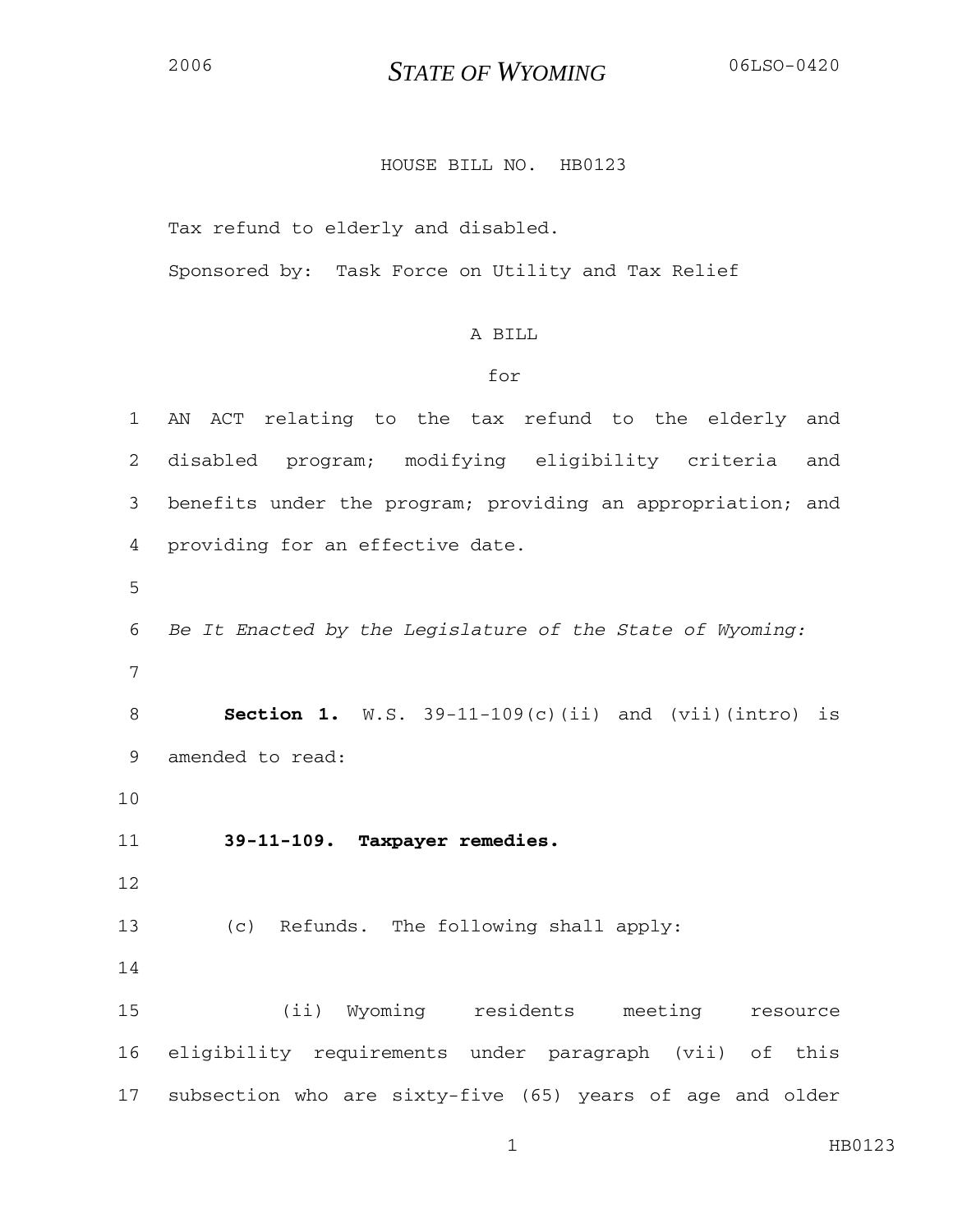1 or who are eighteen (18) years of age and older and are 2 totally disabled during the one (1) year period immediately 3 preceding the date of application for a refund under this 4 subsection and are not residents of any state funded 5 institution, are qualified for an exemption and refund of 6 state taxes as provided in this subsection. A qualified 7 single person whose actual income is less than  $\frac{1}{2}$  thousand 8 dollars (\$10,000.00) thirteen thousand five hundred dollars 9 (\$13,500.00) shall receive five hundred dollars (\$500.00) 10 eight hundred dollars (\$800.00) reduced by the percentage 11 that his actual income exceeds  $six$  thousand dollars 12 (\$6,000.00) eight thousand dollars (\$8,000.00) per year and 13 qualified married persons, at least one (1) of whom is at 14 least sixty-five (65) years of age or totally disabled, 15 whose actual income is less than fourteen thousand dollars 16 <del>(\$14,000.00)</del> twenty-two thousand dollars (\$22,000.00) shall 17 receive six hundred dollars (\$600.00) nine hundred dollars 18 (\$900.00) reduced by the percentage that their actual 19 income exceeds eight thousand dollars (\$8,000.00) twelve 20 thousand five hundred dollars (\$12,500.00) per year. Until 21 remarriage a person sixty (60) years or older once 22 qualified through marriage remains eligible individually 23 for single person benefits, subject to income limitations, 24 after the death of his spouse;

2 HB0123